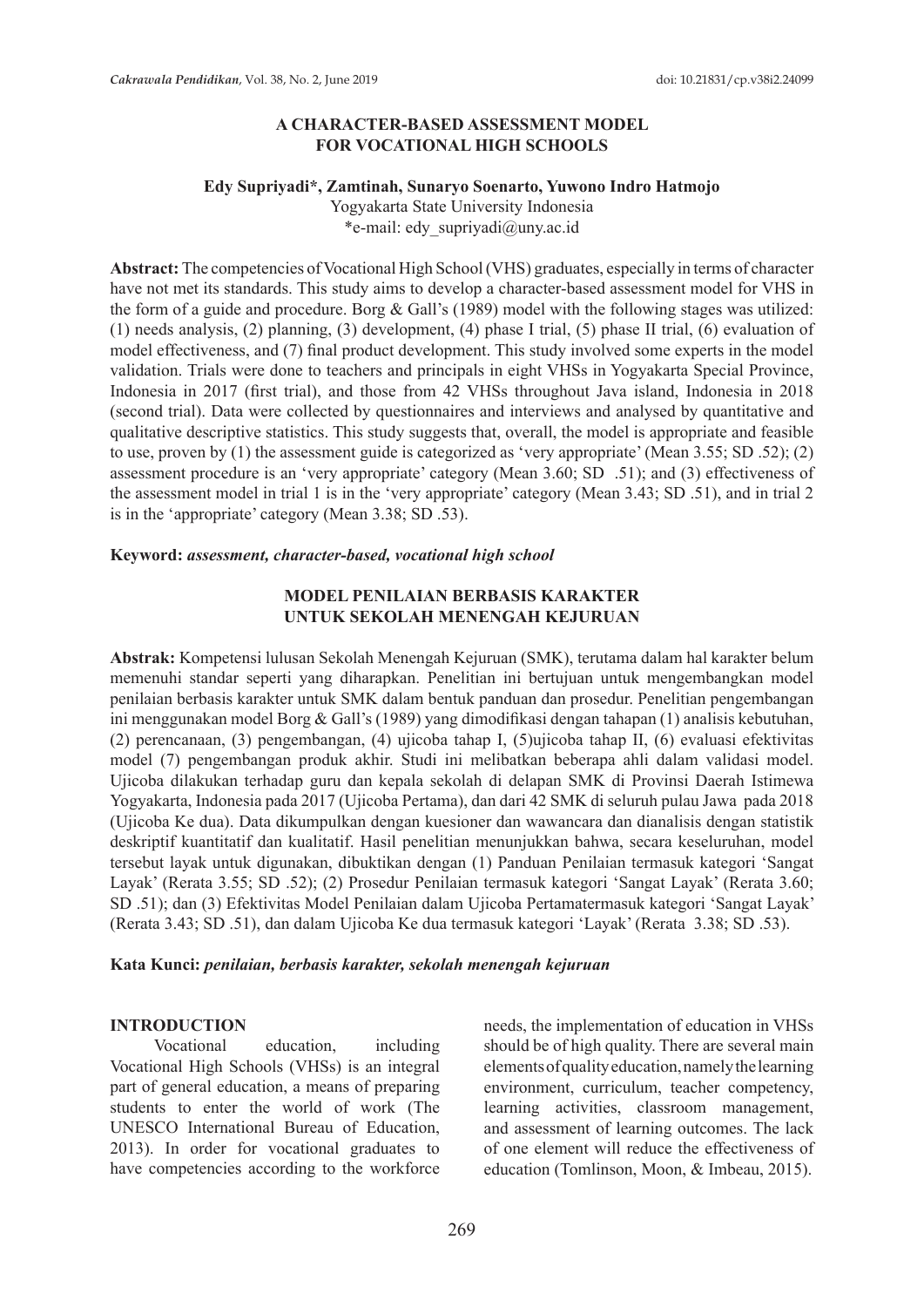As stated in standards, VHS graduates are expected to achieve various competencies in accordance with their fields of expertise. Vocational graduates will easily get jobs if their competencies meet the demands of the workforce. Nevertheless, those accepted in the world of work are still relatively small in number, especially in Indonesia. The highest number of unemployment in Indonesia was from VHS graduates. In February 2018, the open unemployed VHS graduates were the highest among others, amounted to 8.92 percent (Badan Pusat Statistik, 2018). The open unemployment rate is an indicator to measure the supply of labor that is not used or not accepted by the labor market. One of the reasons might be their low competencies and the incompatibility of VHS graduates' competencies with the qualifications required by the world of work. The gap is not only in basic competencies but also in soft skills or character. Some suspect that the applied curriculum might not address the needs of the world of employment, technological developments, and innovations in the field of education (LaRocque, 2015). The lack of soft skills is also one of the reasons why someone loses his/her job, such as inappropriate communication behavior, apathy, late attendance, and low adaptability (Spisak, 2015).

A character deals with how a person behaves and makes a relationship with other people. People who have good character may have the understanding of, love, and do goodness. Individuals who have good character are someone who tries to do the best things for God, himself, others, environment, nation and state and the international world in general by optimizing his potential and accompanied by awareness, emotions and motivations. In this regard, adequate character education is needed at all levels of education, including in VHS.

Character education can be defined as a process of developing values and behaviors so that one can determine the best choices in interacting with the community (Bialik, Bogan, Fadel, & Horvatova, 2015). In schools, it is carried out, some of which, through the learning process, extra-curricular activities, and habituation in every school activity. The school climate influences the planting of students' character. The schools' order, relationships in school and teaching and learning practices, are each important within the school climate (Sampermans, Isac, & Claes, 2018).

The learning process integrated with character reinforcement is required to link educational moral values with various personal and social aspects of students in daily life (Gholar, 2004). Character education taught at school, additionally, seeks to equip students to exist and be able to overcome the problems of life. In accordance with the development in the demands of the world of work and the wider community, learning that is enriched with character values or that leads to professional ethics is very imperative in meeting such requirements. Professional ethics are significant components that graduates should possess at every level of vocational education (Jagger, 2013). In line with this idea, Goleman (1999) states that 80% of one's success is influenced by emotional intelligence and only 20% is predisposed by cognitive intelligence.

Assessment is an important component in the learning process. Quality of assessment is one of the key features of good teaching (Shihab, 2011). During the learning process assessment activities are carried out, both formative assessment and summative assessment. Through assessment, the extent to which the material discussed in learning can be understood by students. This can be used as feedback in improving learning activities. Concerning this, assessment improvement needs to be carried out in accordance with the development and demands of the education system and the world of work. It has been observed that some assessment misconducts include the lack of common understanding of teachers on the assessment system that should be carried out. Teachers tend to do what they wish or know rather than referring to some previous studies. The existing assessment system usually has not provided a real and operational picture of how assessment should be carried out properly.

 There may be several methods of assessment in learning, such as authentic and performance assessment and portfolios, but in their implementation, there are no such guidelines that teachers have their own perceptions in implementing the assessment (Sugiyono, Lastariwati, & Yudianto, 2018). Efforts for providing sufficient instruments for these teachers also need to be arrived at. In the one hand, given the diversity of students' characteristics, choices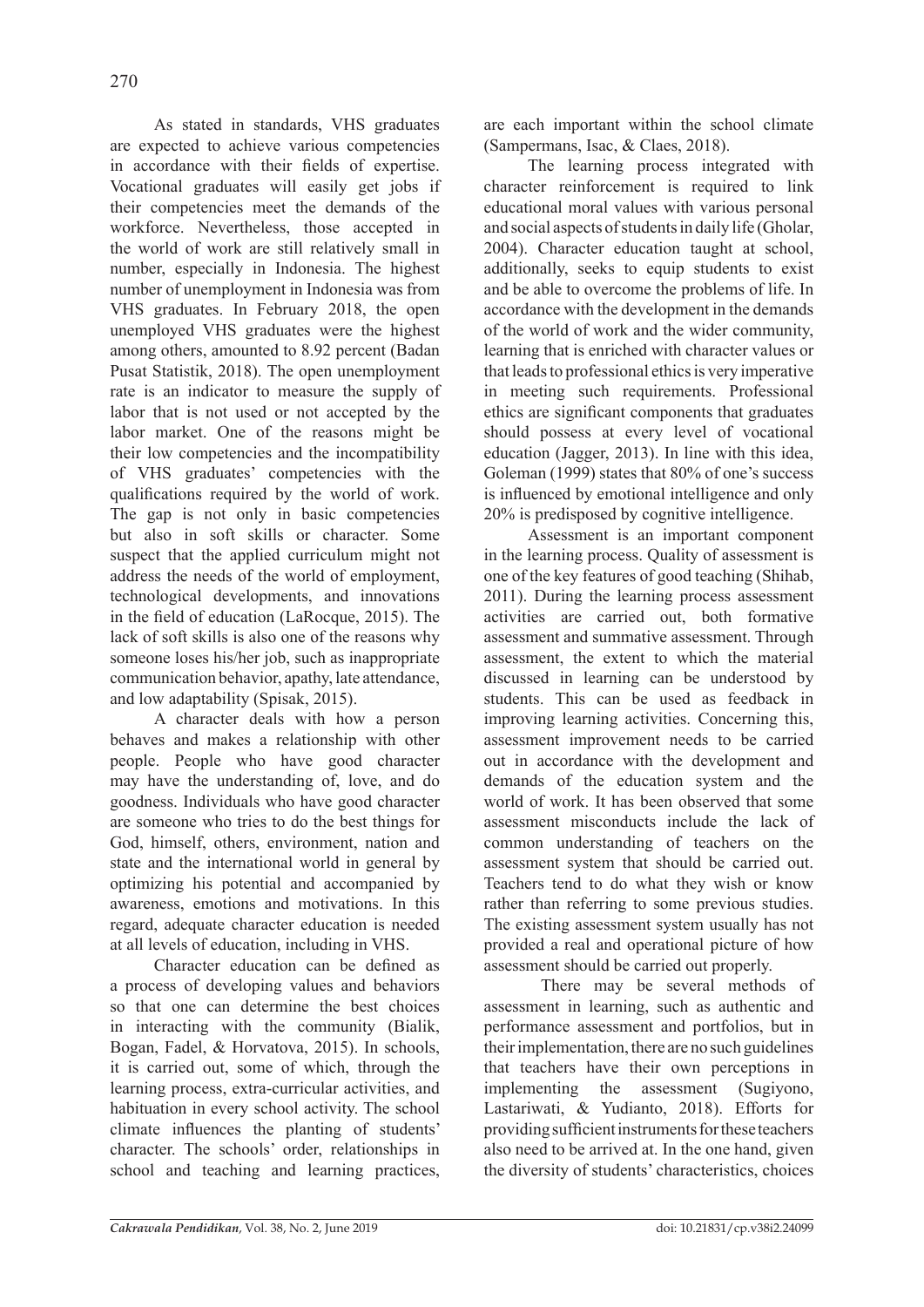to determine how they can demonstrate their learning outcomes and competencies should be one of the other considerations. At the same time, any combination of assessment techniques or approaches chosen should still accommodate the achievement of learning objectives (Montenegro & Jankowski, 2017).

A character education must be well designed and organized through various activities, such as learning, assessment, extra-curricular activities, school management, and other related activities so that vocational graduates have the competence and noble character as expected. A character-based assessment is an assessment that can strengthen the planting of students' character. It is designed in an integrated manner with teaching activities, competences assessed and assessment strategies, and implemented in an integrated manner with the learning process.

A character-based assessment begins with developing a learning plan. In the learning plan, it is determined, among others, the objectives, materials, methods and media of learning, and assessment of learning outcomes. The entire component is related to strengthening the planting of student characters. Learning materials are arranged in an integrated manner with character values that will be embedded into students. Nugrahani's research results (2018) show that character integration in teaching materials is proven to be able to improve the character of students, especially for character values such as trustworthiness, caring, and citizenship.

Competencies assessed are integrated with the specific character values associated. For example, assessing student competencies in installing residential lighting installations, students are assessed not only to be associated with psychomotor skills, but also related character values, such as work safety, neatness, precision, cooperation, cleanliness, and other character values. Likewise, the assessment of knowledge competencies needs to be integrated with specific character values, such as honesty, politeness, respect for others, tolerance, and character values related to the material being tested.

In the aspect of assessment strategy, the process of assessing learning outcomes must be carried out with principles that prioritize character values. For example, at the beginning of learning (first week meeting) the teacher presents a plan for assessing learning outcomes in these subjects, including time, scope of material, techniques, and testing. This reinforces the values of openness and honesty. When formative assessments are carried out, for example through quizzes during learning, the teacher must respect any student's answers, may not be reproachful, condescending or other things that can eliminate learning motivation and demean students. Tasks or homework must be examined and immediately returned to students on time. Granting student learning outcomes must be fair and objective. Teachers can look for different or varied strategies for groups of students in conducting assessments. The role of teacher is very important in learning and assessment. Teacher is a very influential on the attitudes and behavior of students, as well as their academic achievements (Blazar, 2016).

The character education program, as one of the very essential efforts to equip VHS graduates with looked-for qualities, is being carried out mainly through extra-curricular activities, school management, and learning processes. The character that is integrated with assessment, additionally, needs to be done. In this regard, the development of character-based assessment models that are suitable to be applied in VHSs was developed under this study.

# **METHOD**

This is research & development in which adapted Borg & Gall's (1989) model with the following stages was utilized: (1) needs analysis, (2) planning, (3) development, (4) phase I trial, (5) phase II trial, (6) evaluation of model effectiveness, and (7) final product development.

The needs analysis was carried out by interviews, questionnaires, and document analysis techniques, including analyses of the results of the preliminary studies. The respondents were teachers, principals, and supervisors of VHS. Planning was carried out by preparing reference books and legal regulations related to the assessment of learning and educational outcomes, determining experts and practitioners involved in the model development and trials, arranging schedules, and determining schools for the trials.

Model development was carried out through the stages of model design, discussion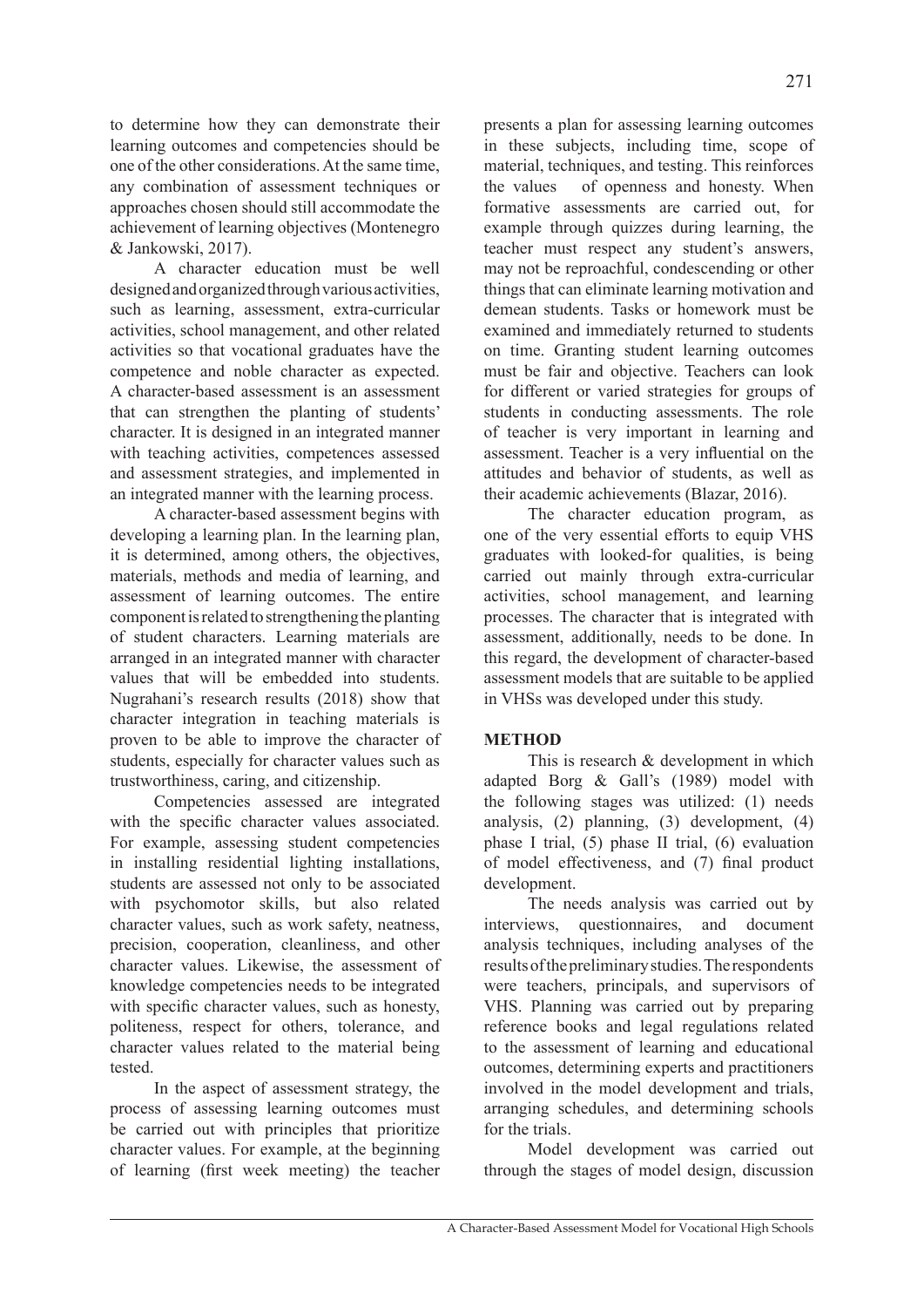and study of model design through FGD 1 and FGD 2. The participants of both FGD consisted of eleven people, namely two teachers, one principal, one VHS supervisor, one experts in vocational education, two experts in learning, two experts in assessment, and two expert in the field of character education. The assessment model developed was validated by experts, consisting of those of vocational education, learning, assessment, and character education. The products of the development of the assessment model include (1) assessment guide, and (2) procedure for character-based assessment. Model validity criteria for both products are presented in Table 1.

**Table 1. Model Validity Criteria** 

| Score              | Category                    |
|--------------------|-----------------------------|
| X > 34             | Very Appropriate            |
| $2.8 < X \leq 3.4$ | Appropriate                 |
| 2.2 < X < 2.8      | <b>Slightly Appropriate</b> |
| $1.6 < X \le 2.2$  | Inappropriate               |
| X < 1.6            | Very Inappropriate          |

The instruments used for validation and trials of the assessment model were questionnaires and interview guidelines. The instruments developed were validated by vocational learning experts, learning outcomes assessment experts, and experts in character education. The content validity of the instrument was calculated by Aiken's V coefficient. The criteria for validating the contents of the instrument are presented in Table 2. The reliability of the instrument was examined by the Intraclass Correlation Coefficient (ICC). Reliability criteria for the instrument are presented in Table 3.

|  | <b>Table 2. Instrument Content Validity Criteria</b> |  |  |  |
|--|------------------------------------------------------|--|--|--|
|--|------------------------------------------------------|--|--|--|

| <b>Aiken's V Coefficient</b> | Category  |
|------------------------------|-----------|
| .75 < V < 1.00               | Very Good |
| $.50 \le V \le .75$          | Good      |
| V < 50                       | Very Poor |

### **Table 4. Model Effectiveness Criteria**

|  | <b>Table 3. Instrument Reliability Criteria</b> |  |  |
|--|-------------------------------------------------|--|--|
|--|-------------------------------------------------|--|--|

| ICC                 | Category  |
|---------------------|-----------|
| .75 < V < 1.00      | Very Good |
| $.50 \le V \le .75$ | Good      |
| V < 50              | Very Poor |

Model trials were done twice. Phase I trial was conducted in July-September 2017 in which 40 teachers and eight principals from eight VHSs in the Yogyakarta Special Province. Phase II trial was conducted in July-September 2018 with 96 teachers and 42 principals in 42 VHSs in Java Island as its respondents. The model improvement was carried out based on the results of the model trials. Assessment of the effectiveness of the model was carried out after the trial. The final product development was carried out based on the assessment of the effectiveness analysis results. The collected data were analyzed in quantitative and qualitative descriptive. The effectiveness criteria of the developed model are presented in Table 4.

### **FINDINGS AND DISCUSSION Findings** *Model Criteria*

The criteria of the model were developed as a reference in developing the model of learning outcomes assessment that strengthen students' character. The model criteria were developed through FGD 1 and was later discussed more comprehensively in FGD 2. The agreed model criteria include comprehensiveness, relevance, and feasibility. The criteria for the assessment model and their description are presented in Table 5.

# *The Character-Based Assessment Guide*

Based on the agreed criteria as presented in Table 5, eleven FGD 1 participants discussed and agreed on the main components of how the contents of the assessment guide were assessed, and the regulations referred. The agreed main

| <b>Score</b>      | Category                    | <b>Description</b>             |
|-------------------|-----------------------------|--------------------------------|
| X > 34            | Very Appropriate            | Applicable and Adaptable       |
| 2.8 < X < 3.4     | Appropriate                 | Applicable                     |
| 2.2 < X < 2.8     | <b>Slightly Appropriate</b> | Applicable with minor revision |
| $1.6 < X \le 2.2$ | Inappropriate               | Applicable with major revision |
| X < 1.6           | Very Inappropriate          | Inapplicable                   |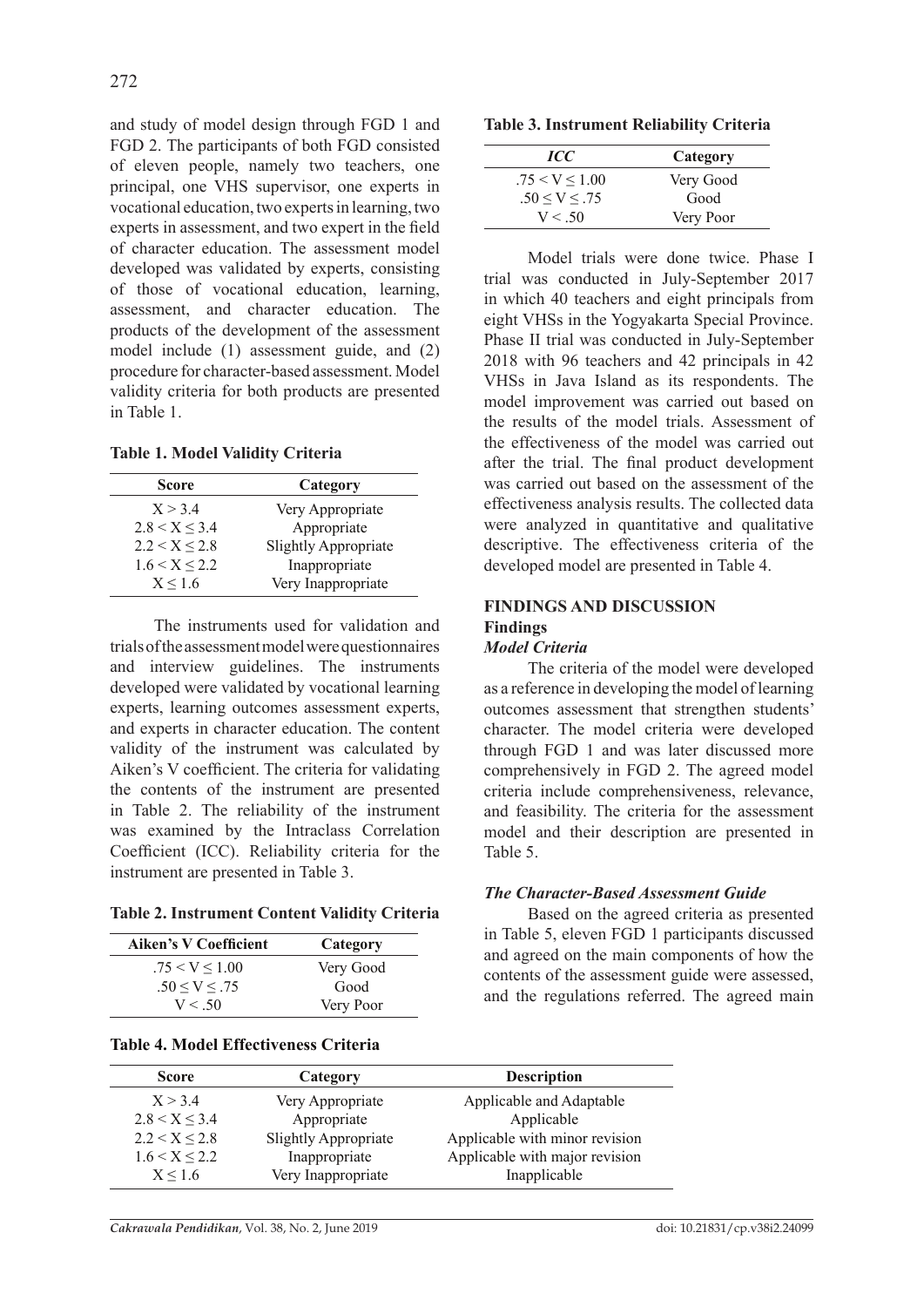| No. | Criteria      | <b>Description</b>                                                                                                                                                                         |
|-----|---------------|--------------------------------------------------------------------------------------------------------------------------------------------------------------------------------------------|
|     | Comprehensive | - The guide has comprehensive contents<br>- The contents are properly arranged<br>- The procedure has complete and well-arranged contents                                                  |
|     | Relevant      | - The guide suit the applicable regulations<br>- The guide meets the user's needs<br>- The guide suits the assessment goals and scopes<br>- The procedure suits the applicable regulations |
|     | Feasible      | - The guide is simple and practical to apply<br>- The guide is intelligible<br>- The procedure is user-friendly                                                                            |

### **Table 5. The Model Assessment Criteria**

### **Table 6. Main Components of the Guide for Character-Based Assessment Model**

| Component                  | <b>Referred Regulations</b>                                              |
|----------------------------|--------------------------------------------------------------------------|
| - Preface                  | - Regulation of Minister of Education and Culture No. 20 Year 2016 on    |
| VHS Curriculum             | Graduate Competence Standards                                            |
| Character                  | - Regulation of Minister of Education and Culture No. 21 Year 2016 on    |
| Character-Based Learning   | Content Standards for Primary and Secondary Education                    |
| Outcome                    | - Regulation of Minister of Education and Culture No. 22 Year 2016 on    |
| <b>Assessment Concepts</b> | Process Standards                                                        |
| Character-Based Learning   | - Regulation of Minister of Education and Culture No. 20 Year 2018       |
| Outcome                    | concerning Character Education Enforcement in Formal Education           |
| Assessment by Teachers     | Institutions                                                             |
| - Character-Based          | - Guideline for Enforcement of VHS Character Education, Directorate of   |
| Assessment of Attitudes    | Vocational Education and Training, Ministry of Education and Culture,    |
| - Character-Based          | 2017                                                                     |
| Assessment of knowledge    | - Regulation of Minister of Education and Culture No. 23 Year 2016 on    |
| Character-Based            | <b>Educational Assessment Standards</b>                                  |
| Assessment of Skills       | - Regulation of Minister of Education and Culture No. 3 Year 2017 on The |
| Character-Based            | Government and School Initiated Assessment of Learning Outcomes          |
| Assessment by School       | - Guideline for Assessment of VHS Learning Outcomes, Directorate of      |
| Conclusion                 | Vocational Education and Training, Ministry of Education and Culture     |
| - Appendix: Instruments    |                                                                          |

components of the guide are specified in Table 6.

Based on the key components of the assessment guide contents, the first draft of character assessment guide was developed. Later, it was discussed in the FGD 2. FGD 2 participants were 11 participants, consisting of two VHS teachers, two principals, two VHS supervisors, one vocational education expert, two experts on learning outcome assessment, one character education expert, and one expert in learning. The results of the discussion indicated that in general the assessment guide was good, but needed some improvement. It includes the addition of some materials related to character and its reinforcement, concepts of character-based assessment, and character-based assessment of learning outcomes in terms of knowledge and skills, as well as some improvement for its presentation (layout).

After the guide was improved, a validation was carried out. The validation of the assessment guide was carried out by experts and practitioners, consisting of one senior teacher, one principal, one VHS supervisor, one vocational learning expert, two experts on learning outcome assessment, and one expert in character education. Additionally, the validation utilized an instrument which was developed and validated by three assessors or raters. The three assessors are experts on assessing learning outcomes, learning experts, and character education. The content validity of the instrument was calculated by the Aiken's V coefficient, and it was revealed that the guide was in the "good" category, with coefficients ranging between .66 and .75, with a total mean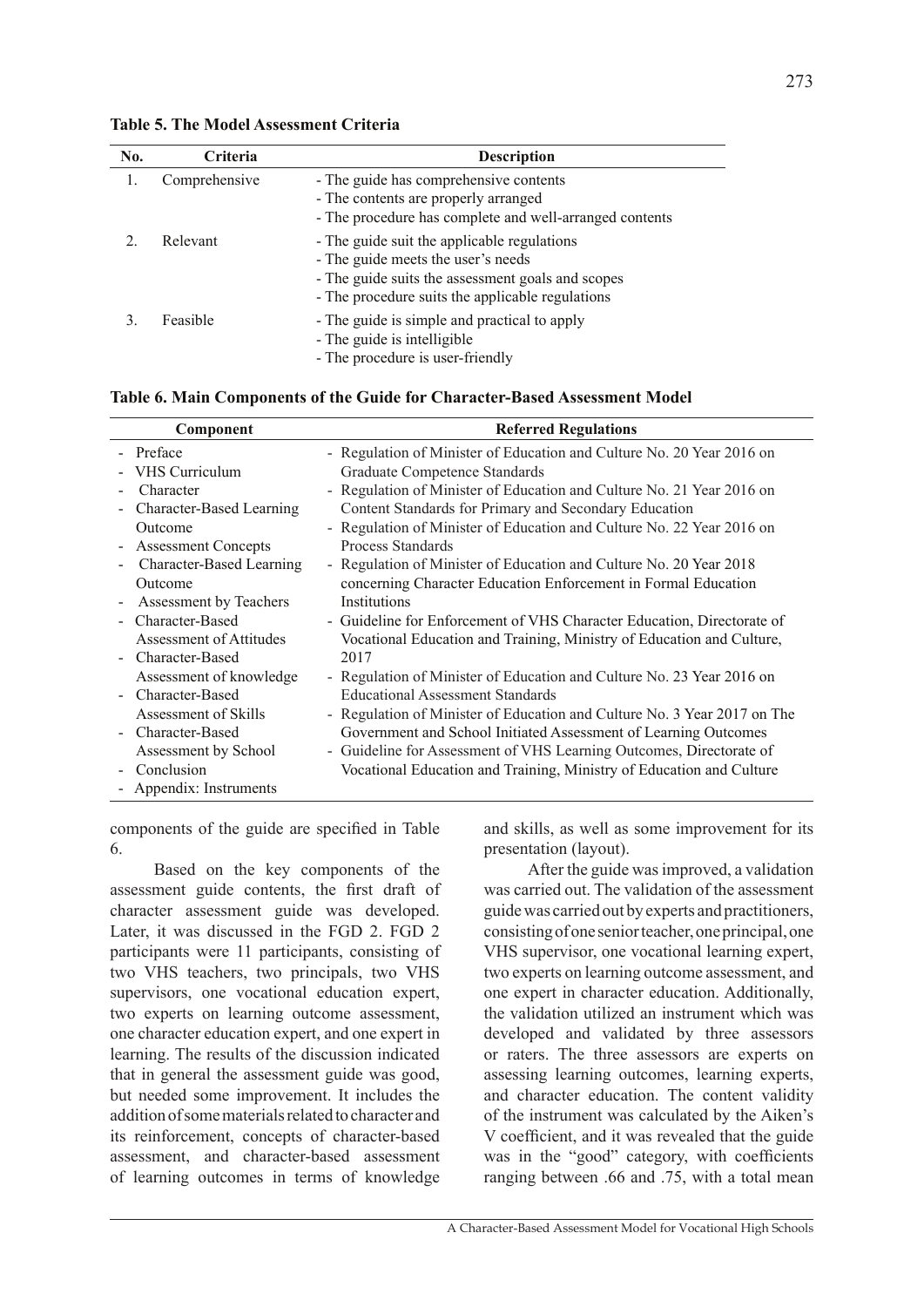of .71. Estimated reliability of the instrument was analyzed by means of ICC technique using SPSS. The results of the ICC analysis of the three raters (assessors) were .73, thus the instrument has been in the "good" category. The results of the validation of the contents of the assessment guide are presented in Table 7. Based on the validation of the guide, the mean is 3.55 or "very appropriate".

## *The Character-Based Assessment Procedure*

A character-based assessment procedure was developed through FGD 1. Based on the results of the discussion, then the draft of the procedure was then reviewed and revised in FGD 2. The revised assessment procedure is presented in Figure 1.

A character-based assessment is an assessment strengthening students' character. It is designed in an integrated manner with teaching and learning activities, competences assessed and assessment strategies, and implemented in an integrated manner with the learning process. It is focus on assessment for learnin and assessment as learning rather than assessment of learning.

Overall, a character-based assessment consists of seven main steps. (1) The dissemination/ workshop on character-based assessment for all schoolteachers and leaders. (2) The teachers conduct analysis on core competence and basic competency (*KI-KD*) according to the graduate competence standards of the respective school subject as the initial stage of the assessment. (3) Teachers conduct material analysis (attitudes, knowledge, and skills). (4) Teachers develop lesson plans, learning materials, media, and other supporting learning facilities. (5) Teachers develop assessment instruments. (6) Teachers carry out integrated learning with characterbased assessments. (7) Teachers carry out a remedial assessment if learning objectives have not been achieved, or proceed to the subsequent learning or conduct a summative assessment according as planned. The character is integrated through learning materials and strategies. The conformability of the assessment and learning process is utilized as a reference to conduct the steps, from the Analysis of *KI*-*KD* to the remedial assessment.

The procedure was then validated by experts or practitioners, consisting of one senior teacher, one principal, one VHS supervisor, one vocational learning expert, two experts on learning assessment, and one character education expert. This validation utilized an instrument that was developed and validated by three assessors or raters. The three assessors are experts on assessing learning outcomes, learning experts, and character education. The content validity of the instrument which was calculated by the Aiken's V coefficient is in a "good" category, with coefficients ranging between .66 and .83, with a total mean of  $71$ . The results of the ICC analysis of the three raters (assessors) were .66, thus the instrument has been in the "good" category.

| Component                                      | Mean | <b>SD</b> |
|------------------------------------------------|------|-----------|
| A. Content                                     |      |           |
| Coverage                                       | 3.57 | .53       |
| Accuracy                                       | 3.71 | .46       |
| Conformability with the applicable regulations | 3.57 | .53       |
| Conformability with the user's needs           | 3.28 | .48       |
| <b>B.</b> Presentation                         |      |           |
| Material Coverage                              | 3.57 | .78       |
| Material Arrangement                           | 385  | .37       |
| Appropriate use of images/illustrations        | 3.57 | .53       |
| Layout                                         | 3.42 | .53       |
| C. Language                                    |      |           |
| <b>Grammatical Accuracy</b>                    | 3.57 | .53       |
| Acceptable use of language                     | 3.85 | .37       |
| Readability                                    | 3.14 | .37       |
| Mean                                           | 3.55 | .52       |

**Table 7. The Results of the Validation of the Character-Based Assessment Guide**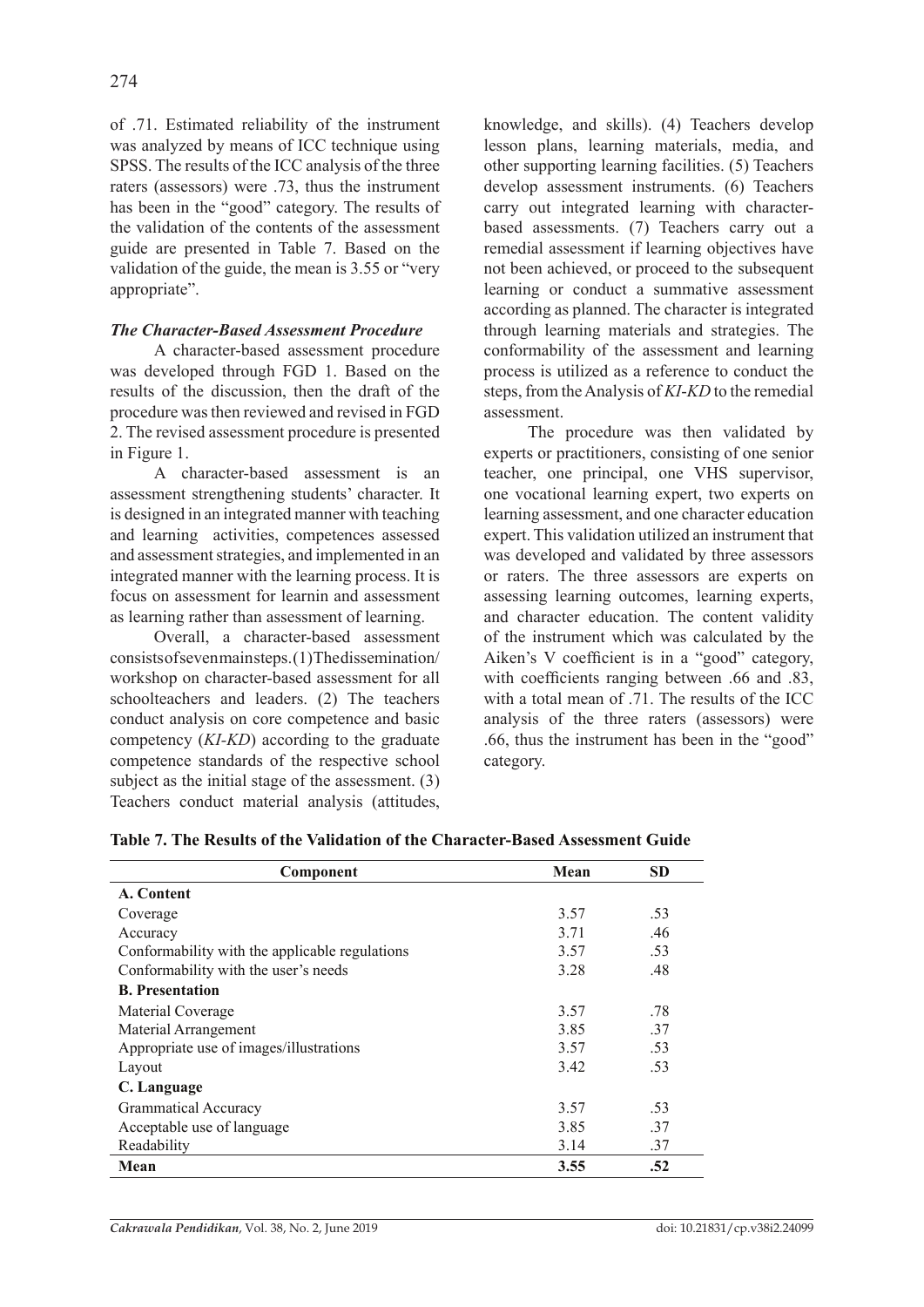

**Figure 1. The Developed Character-Based Assessment Procedure** 

The validation results of the assessment procedure are presented in Table 8. The validation results of the procedure obtain the overall mean of 3.24 with a "very appropriate" category.

## *The Effectiveness of the Developed Assessment Model*

The trials of the developed model were done twice in a two-year period. Phase I trial was conducted in eight VHSs in Yogyakarta Special Province in July - September 2017, and Phase II trial was conducted in 42 Private VHSs Java Island in July - September 2018. The subjects of the trial were teachers and principals. They used the model (Guide and Procedure) in conducting learning assessments on school subjects they are teaching. Before the trials were carried out, the

research team provided an explanation of the character-based assessment of learning outcomes, including the development of assessment instrument development and procedures for carrying out assessments to teachers and principals. The trials were conducted for three months for each phase.

The instrument developed to determine the effectiveness of the assessment model was validated by three experts, namely one learning expert, one expert on learning outcome assessment, and one expert on character education. Its content validity is determined by the Aiken's V coefficient which later found that it is "very good" with coefficient ranging between .66 and .83 and the overall mean of .78. Additionally, the reliability of the instrument is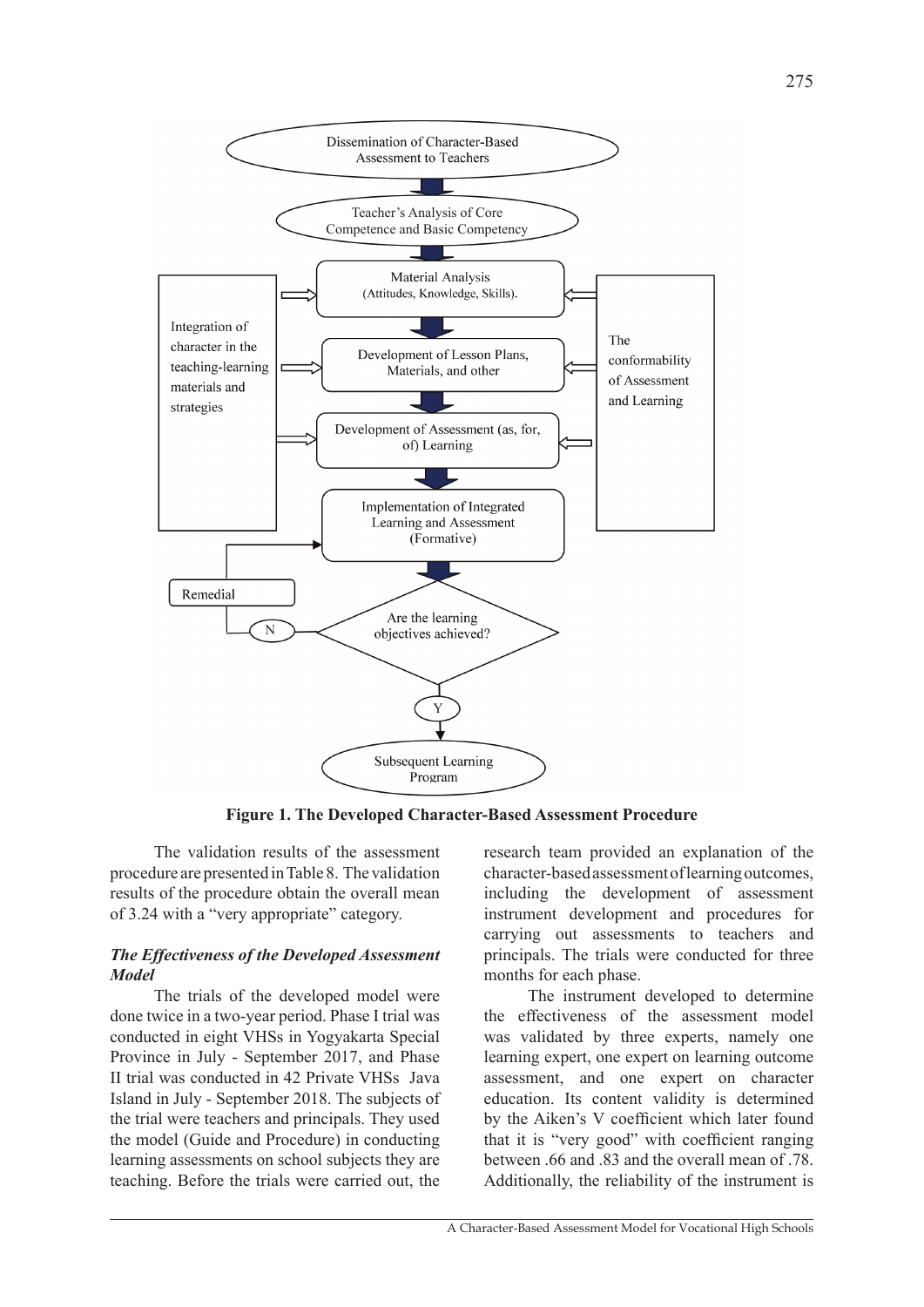| No | <b>Aspects</b>                                                         | Mean | SD  |
|----|------------------------------------------------------------------------|------|-----|
|    | The procedure is comprehensive, covers all the required stages         | 3.67 | .48 |
|    | The procedure is well arranged and systematic                          | 3.60 | .50 |
|    | The procedure is simple and practical                                  | 3.67 | .48 |
| 4. | The procedure is feasible                                              | 3.67 | .48 |
|    | The procedure enables teachers to apply the character-based assessment | 3.60 | .63 |
| 6. | The procedure is comprehensive, covers all the required stages         | 3.40 | .50 |
|    | Overall Mean                                                           | 3.60 |     |

**Table 8. The Validation Results of the Developed Character-Based Assessment Procedure**

| Table 9. Phase I Trial Results for the Validity of Developed Character-Based Assessment Model |  |
|-----------------------------------------------------------------------------------------------|--|
|-----------------------------------------------------------------------------------------------|--|

| <b>Aspects</b>                                          | Mean | SD  |
|---------------------------------------------------------|------|-----|
| A. Appropriateness of Guide Contents                    |      |     |
| Comprehensiveness of Contents                           | 3.42 | .51 |
| Material Arrangement                                    | 3.24 | .66 |
| Appropriateness of Contents                             | 3.35 | .49 |
| Comprehensiveness and Arrangement of the Procedure      | 3.57 | .51 |
| Conformability of Guide with the Applicable Regulations | 3.57 | .51 |
| Conformability of Guide with Users' Needs               | 3.28 | .51 |
| Layout, fonts, color, and illustration/images           | 3.42 | .51 |
| B. The Feasibility of Procedure                         |      |     |
| Comprehensibility                                       | 3.57 | .51 |
| Applicability of the Procedure                          | 3.42 | .51 |
| Accommodation of User's Interest                        | 3.42 | .51 |
| Time Allocation                                         | 3.42 | .51 |
| <b>Supporting Facilities</b>                            | 3.42 | .51 |
| C. The Implementation Results                           |      |     |
| Reinforcement of Students' Character                    | 3.50 | .51 |
| Improvement of Students' Learning Outcomes              | 3.50 | .51 |
| <b>Overall Mean</b>                                     | 3.43 | .51 |

analyzed by the results of the trials. Reliability in phase I trial obtained, a Cronbach's alpha value of  $\alpha$  = .74, and in phase II trial, Cronbach's alpha value is  $\alpha = .77$ , thus the instrument has been categorized as "good" in terms of its reliability. Based on the trials I, the effectiveness analysis of the assessment model can be seen in Table 9.

In general, the study suggests that the assessment model guide is classified as "very appropriate", and is applicable to be used as a guide in assessing students' learning outcomes, with a mean of 3.43 and SD .51. In addition to the quantitative data, several suggestions were obtained for the assessment guide, including the aspects of sentence clarity and grammatical accuracy, acceptable use of terminology, and layout of the guide. Based on these inputs, some improvement was made to the guide.

Based on the trial II, the effectiveness of the assessment model can be seen in Table 10. Overall, the model is in "appropriate" category with the overall mean of 3.38 and SD 53.

# **Discussion**

Based on the results of the study, in general, the effectiveness of the assessment model (the Assessment Guide and the Assessment Procedure), is classified as "appropriate" and feasible to be used in assessing the learning outcomes that promote students character. The effectiveness of the assessment model can be seen from several aspects, namely the appropriateness of the Guide Content, the feasibility of the Procedure, and the implementation results.

As mentioned, the assessment model developed in this study includes a guide and procedure. The assessment guide contains, among others, the curriculum, character, concept, and scope of assessment of learning outcomes, as well as a mechanism for evaluating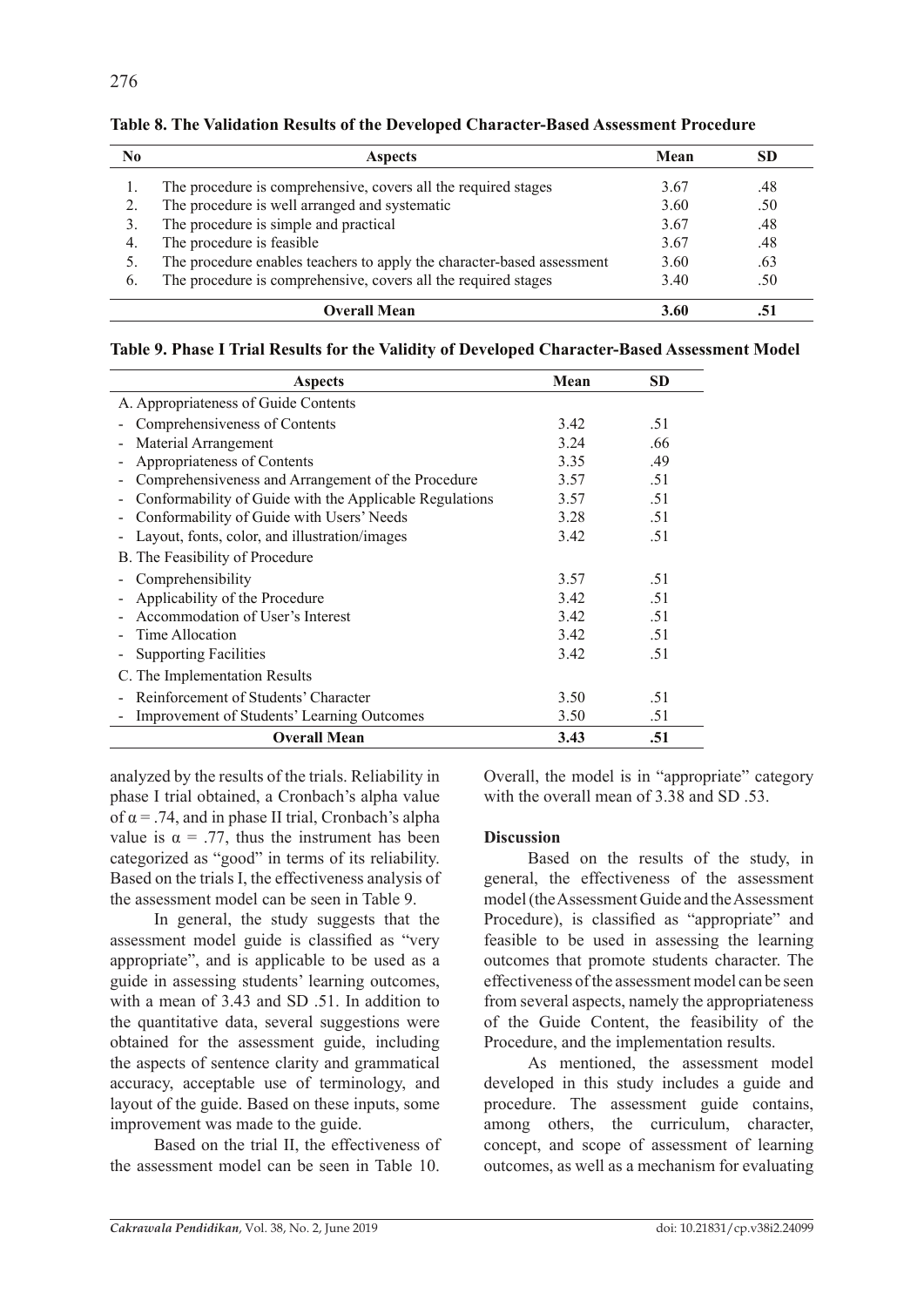| <b>Aspects</b>                                          | Mean | <b>SD</b> |
|---------------------------------------------------------|------|-----------|
| A. Appropriateness of Guide Contents                    |      |           |
| Comprehensiveness of Contents                           | 3.53 | .51       |
| Material Arrangement                                    | 3.73 | .45       |
| Appropriateness of Contents                             | 3.60 | .50       |
| Comprehensiveness and Arrangement of the Procedure      | 3.60 | .50       |
| Conformability of Guide with the Applicable Regulations | 3.53 | .51       |
| Conformability of Guide with Users' Needs               | 3.40 | .63       |
| Layout, fonts, color, and illustration/images           | 3.27 | .59       |
| B. The Feasibility of Procedure                         |      |           |
| Comprehensibility                                       | 3.40 | .50       |
| Applicability of the Procedure                          | 3.33 | .48       |
| Accommodation of User's Interest                        | 3.13 | .51       |
| Time Allocation                                         | 3.20 | .56       |
| <b>Supporting Facilities</b>                            | 3.27 | .59       |
| C. The Implementation Results                           |      |           |
| Reinforcement of Students' Character                    | 3.20 | .41       |
| Improvement of Students' Learning Outcomes              | 3.13 | .35       |
| <b>Overall Mean</b>                                     | 3.38 | .53       |

**Table 10. Phase II Trial Results for the Validity of Developed Character-Based Assessment Model**

character. Based on the results of the trials, the guide and procedure can be well understood by the users and used as a reference in conducting the assessment (see Table 10). Through this model, the users at the same time can improve their understanding and skills in carrying out an assessment. This means that the assessment model is able to improve the ability of teachers' literacy in classroom assessment. This such literacy is the knowledge and skills needed to carry out an assessment on students' learning outcomes according to principles and ethics, and effectively utilize the process and results of the assessment to improve the learning outcomes. Teachers should have good literacy on assessment so that they can develop assessment instruments, carry out the appropriate assessment, and utilize it to support learning so that students' learning outcomes can be better (Popham, 2009).

The guide was developed for teachers and principals. The guide for assessment as literacy should be standardized and developed for all parties involved, namely teachers, principals, administration staffs, and policymakers. Assessment literacy standards are used to inform policy, program development, and decisions regarding assessment practices, teacher preparation, administration certification, educator evaluation, and school accreditation (Michigan Assessment Consortium, 2015). To be standard, this assessment model still needs improvement through wider trials, including involving administrative staff and educational policy makers.

The results of the trials are proven to improve the character of students, with a mean of 3.20 and SD .41 (see Table 10). Student character development is believed to be, among others, related to dialogues or communication between teachers and students during learning. Dialogues with students were carried out during the assessment process, including those about goals, criteria, assignments, feedback, and follow-up assessments. Through these dialogues, assessment literacy may develop so that students may grow the more positive mind and play an active role in the assessment process (Spiller, 2015). If we can convince and prove that the assessment is very beneficial for students in learning, learners will appreciate and be positive about the assessment (Kivunja, 2015). A positive attitude towards assessment will stimulate their interest and motivation and strengthening these character values is directly or indirectly formed in themselves through a dialogical assessment process. However, strengthening student character is not solely due to an assessment. Several other factors influence the reinforcement of students' character, including school culture, family environment, and the surrounding community.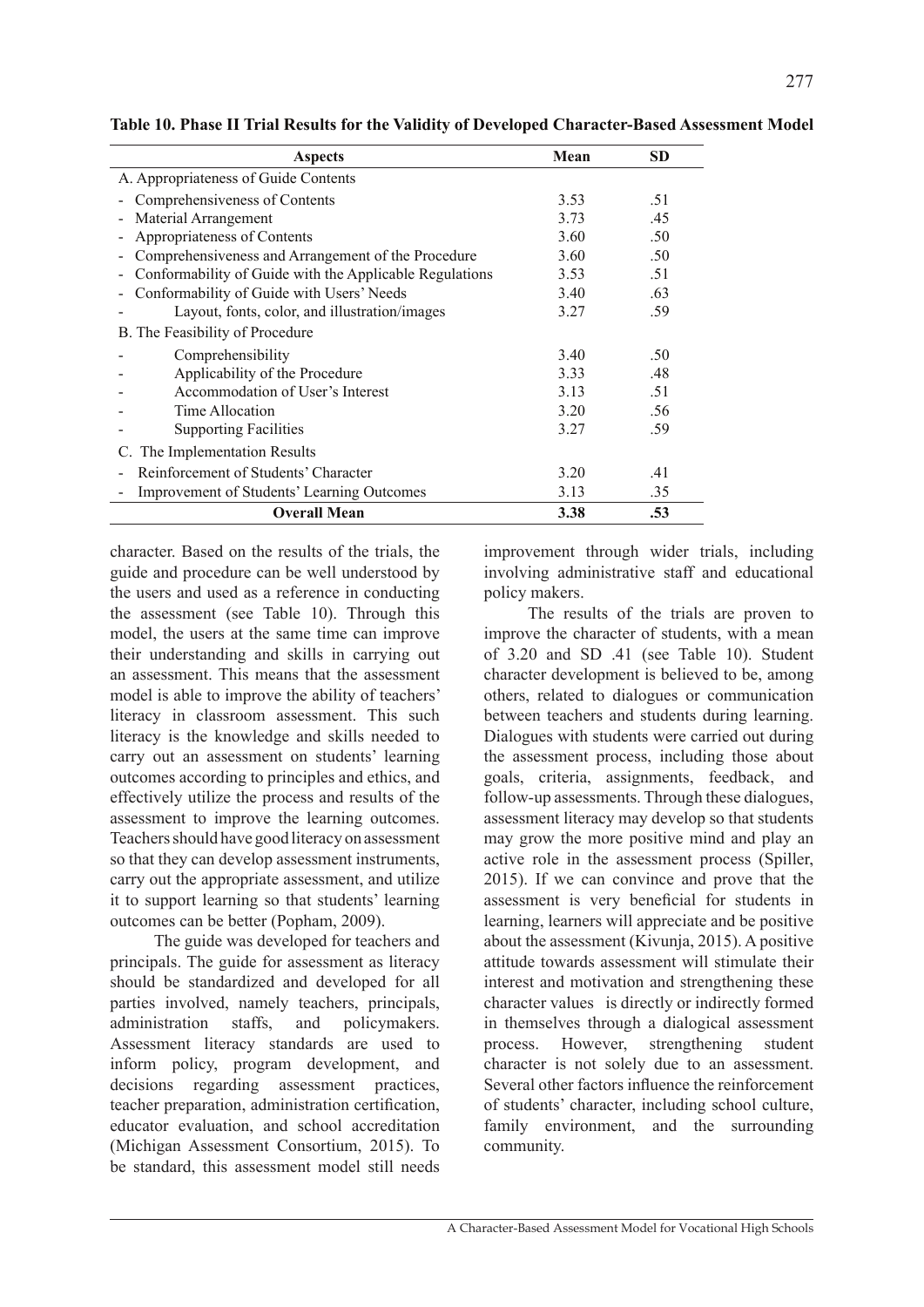This model developed emphasizes the integration of assessment and learning. The results of phase II trial show that the assessment model allows teachers to carry out the assessment and learning well (the feasibility of procedure). Assessment and learning should be aligned and need to be done before, during, and after learning. This is in line with the notion that assessment should be directed as an integrated part of learning activities so as to support student learning activities (Lindstrom, Taylor, & Weleschuk, 2017). This such integration can be carried out especially from the beginning to the end of learning and can be carried out through observation, collecting periodic information to find out what students have known, understood, and worked on (Plessis, Diane, Schubert, Habib, & George, 2003). Through assessment, the teachers can find out what students have mastered and not so that they can adjust or improve their learning activities. In this case, if students' learning outcomes are not optimal, teachers can refine his learning plans, discuss materials that have not been mastered by students, give remedial learning activities, and do other efforts to consummate the learning activities (Muskin, 2017).

The character integrated into learning developed in this study could improve students' learning outcomes. This can be seen in Table 10, with a mean of 3.13 and SD .35. Students might not thoroughly learn what is taught if they are not being assessed. Effective learning, thus, is very much influenced by assessment as it strengthens the learning process by the feedback used as considerations in perfecting the learning process (Wiliam, 2013). The character-based assessment model developed is a continuing assessment focusing more on formative assessment, especially Assessment for Learning (AfL) and Assessment as Learning (AaL). Through AfL teachers will also get accurate feedback on the condition and effectiveness of learning. Furthermore, they can design and implement learning better. Assessment as learning allows students to know what materials or competencies to learn, what materials have not been mastered, and how to effectively learn to master the materials.

The assessment of learning outcomes includes aspects of character, knowledge, and skills embedded in the learning objectives. A character-based assessment is carried out informally through questions and answers, quizzes, tasks, daily assignments, and other formative forms. Informal formative assessments are supposed to be very essential during learning. Formative assessment through quizzes and simple questions, for example, will build students' motivation and sincerity, as well as a sense of comfort in learning. Assessment is not a matter of judgment on students' capability but helping them to overcome possible upcoming problems in learning. Teachers may not criticize or blame pupils, but they should appreciate any student response in the assessment. Therefore, the teacher should be kind and wise in carrying out the assessment. This later creates the learning atmosphere to be fun, mutual respective, and at the same time focus on achieving the learning goals.

Character values such as politeness, punctiliousness, cooperation, honesty will be automatically instilled by each student. Besides, an informal assessment that is appropriately designed and implemented has a significant effect on student learning outcomes as informal formative assessment conceptualizes the idea that daily learning activities can be seen as assessments that provide evidence of student learning progress (Maria & Erin, 2007). Almost everything teachers and students do in class can be described as an opportunity to gather evidence of student understanding.

 A character-based assessment is given more on AfL and AaL. Mukhtar & Ahmad (2014) study shows that AfL contributes to achieving cognitive (intellectual), affective (emotional and mental), and psychomotor (physical) abilities of students according to the requirements of the National Education Philosophy. Students are no longer assessed at the end of the year or at the end of the lesson. Instead, they are assessed throughout the learning process. The implementation of AfL in vocational technical education is able to empower students to be responsible for their learning, emphasizing that each student has the potential to succeed, and encourages students to accept responsibility for their own development.

Based on the results of the trials, the implementation of the assessment model can strengthen the character of students. Most teachers are motivated to develop students' character.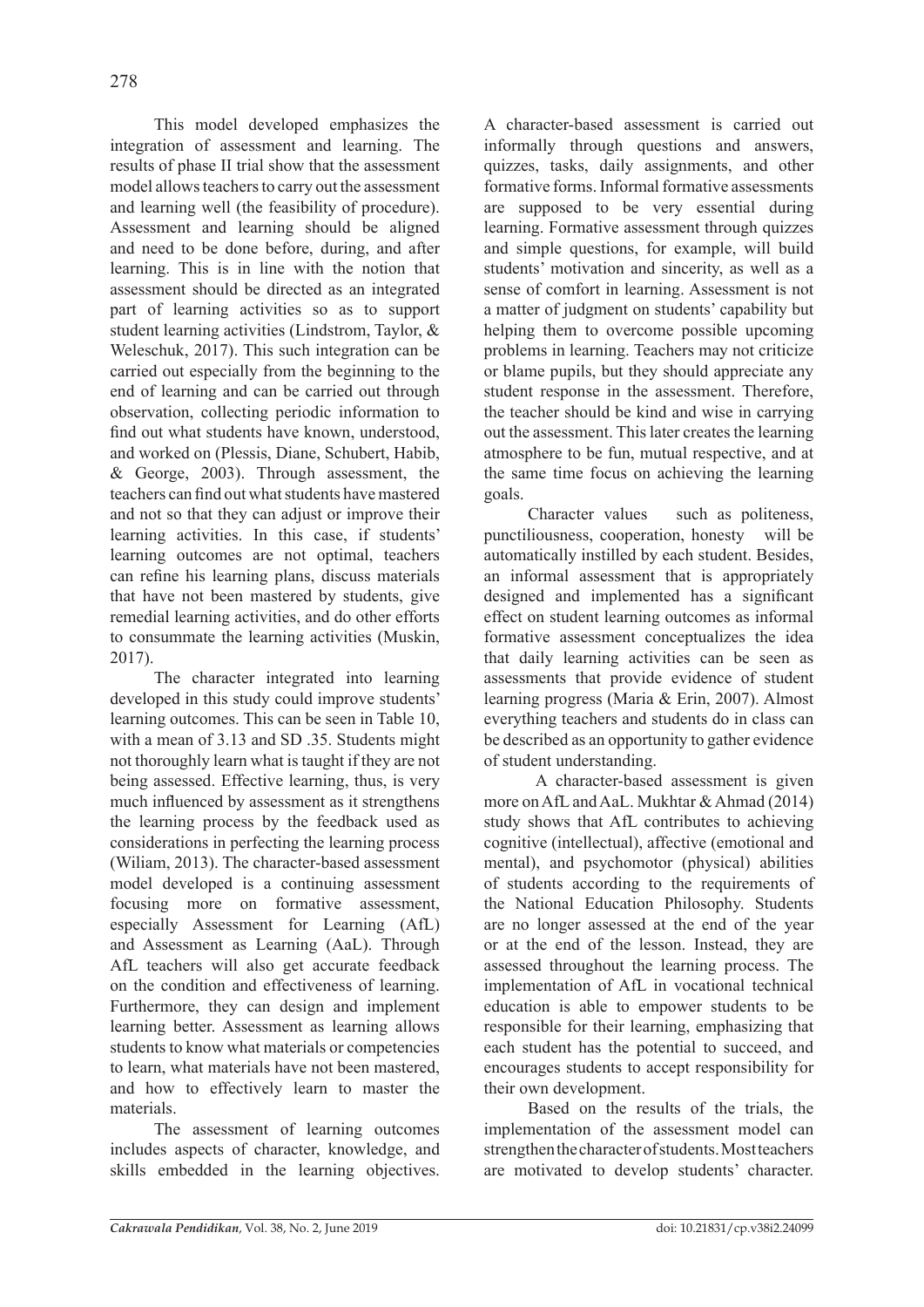Character development is formally carried out in all subjects and school activities by involving all parties. The focus of learning is on not only students' competence, but also the development of their character. Even though in dissimilar contexts, there is a simultaneously positive and significant effect of the implementation of character-based economic learning and teacher reinforcement on students' affective competencies (Prasetyono, Abdillah, Widiarto, & Sriyono, 2018) This means that efforts need to be made to increase teachers' understanding of character, and ways of strengthening students' character. In relation to this, this character-based assessment model would be one of the solutions to these problems.

## **CONCLUSIONS**

Character education in vocational schools carried out through learning, habitual behaviour in schools, and extra-curricular activities have not been as effective as expected. In an effort to increase its effectiveness, a character-based assessment model was developed. The model produced in this study is an assessment guide and procedure. This study suggests that the model proved effective to be used as a reference for teachers in conducting assessment integrated with character education. Through the guide, teachers can better understand and be skilled in developing assessment instruments and implementing learning-integrated assessment and utilizing assessment to improve students' learning and teachers' teaching so that learning objectives, including those of character, can be achieved.

As assessment and learning are integrated, both of which need to be designed from the beginning. Likewise, character values to integrate should be designed in learning and assessment. This can be done in two ways, namely those related to material aspects and strategy aspects. In the material aspect, character-based assessment combines specific character values into the materials discussed in classrooms. In the aspect of strategy, assessing learning outcomes should be carried out with principles prioritizing character values, such as openness, honesty, equality, objectivity and other values assessed before, during, and after learning. As more emphasis on assessment has been put on formative one, AfL and AaL should be utilized for character development.

The Ministry of Education and Culture's Directorate of Vocational Education and Training and the Education Office in provinces Indonesia are expected to use this characterbased assessment model as one of the materials in the implementation of technical guidance or vocational teacher training on learning and assessment. In addition, this assessment model can be used as a reference for developing technical guidelines for vocational learning and assessment. This assessment model can also be used as a reference for researchers or assessment experts in conducting studies related to learning, character, and assessment of learning outcomes.

# **Acknowledgment**

The researchers would like to express their greatest gratitude to the Ministry of Research, Technology, and Higher Education and the Rector of Yogyakarta State University who have facilitated the research and writing of this article.

# **References**

- Badan Pusat Statistik. (2018, May). Keadaan ketenagakerjaan Indonesia February 2018*. No. 42/05/Th. XXI.* Retrieved from https:// www.bps.go.id.
- Bialik, M., Bogan, M., Fadel, C., & Horvatova, M. (2015). *Character education for the 21st century: What should students learn?* Boston, Massachusetts: Center for Curriculum Redesign.
- Blazar, D. (2016). Teacher and teaching effects on students' academic performance, attitudes, and behaviors. *Doctoral dissertation*, Harvard Graduate School of Education. Retrieved from http://nrs.harvard.edu/urn-3:HUL.InstRepos:27112692
- Borg, W. R. & Gall, M. D. (1989). *Educational research an introduction*. New York, NY: Longman.
- Gholar, C. (2004). *Character education: Creating a framework for excellence.*  Urban Programs Resource Network. Retrieved from http://www.urbanext.uiuc. edu, in May 2011.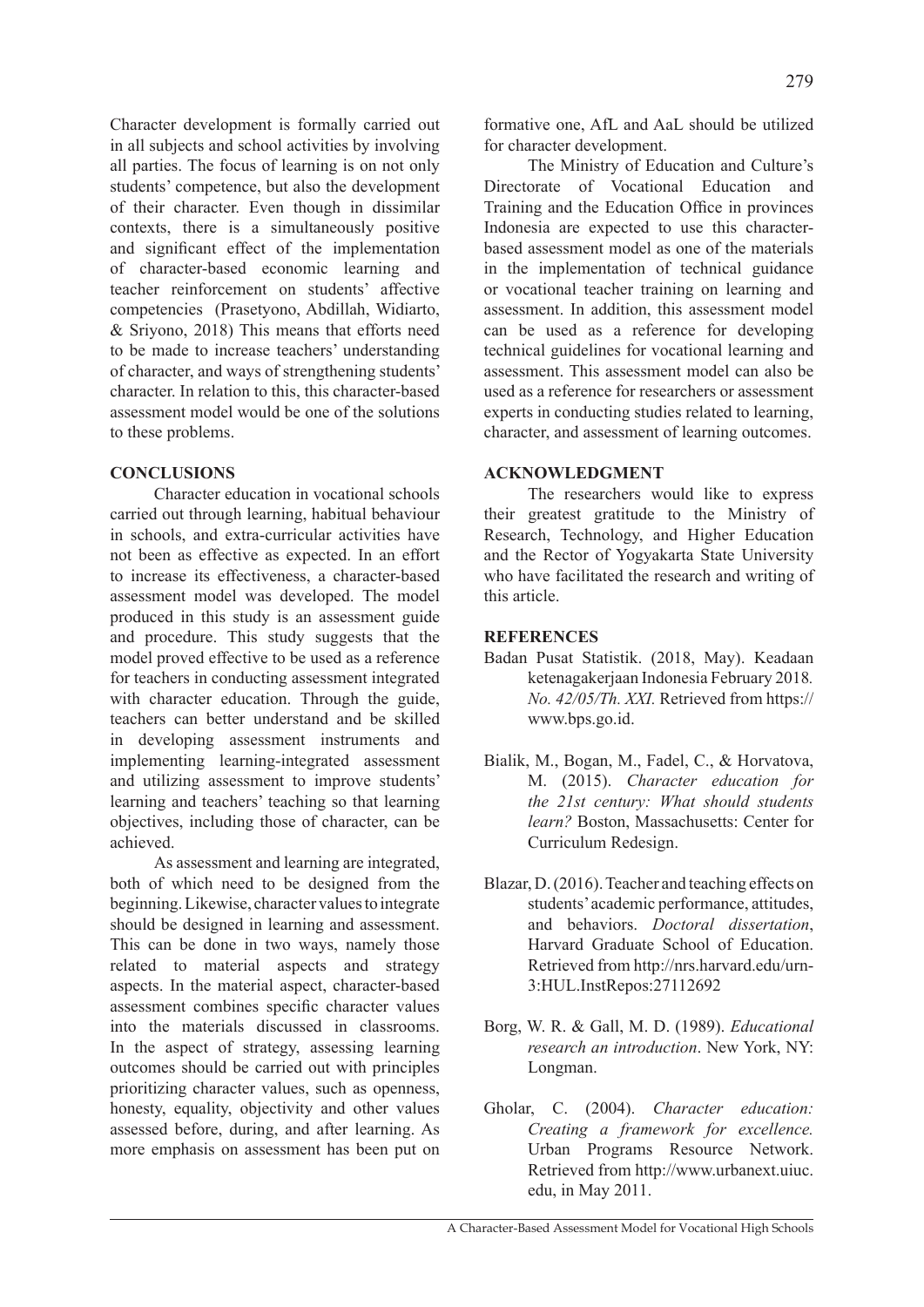- Goleman, D. (1999). *Working with emotional intelligence.* New York, NY: Bantam Books.
- Jagger, S. (2013). *Affective learning and the classroom debate. Innovations in Education and Teaching International*, *50*(1), 38-50. doi:10.1080/14703297.201 2.746515.
- Kivunja, C. (2015). Why students don't like assessment and how to change their perceptions in 21st century pedagogies*. Creative Education*, *06*(20), 2117-2126. doi:10.4236/ce.2015.620215.
- LaRocque, N., I., A. (2015). *Summary of Indonesia's education sector assessment ADB papers on Indonesia.* Philippines: Asian Development Bank.
- Lindstrom, G., Taylor, L., & Weleschuk, A. (2017). *Guiding principles for assessment of student learning*. Calgary: Taylor Institute for Teaching and Learning at the University of Calgary.
- Maria, A. R., & Erin, M. F. (2007). Exploring teachers' informal formative assessment practices and students' understanding in the context of scientific inquiry. *Journal of Research in Science Teaching, 44*(1), 57–84. doi:10.1002/tea.20163.
- Michigan Assessment Consortium. (2015). *Assessment literacy standards*. Michigan: Author.
- Montenegro, E., & Jankowski, N. A. (2017). *Equity and assessment: Moving towards culturally responsive assessment*  (Occasional Paper No. 29). Urbana, IL: University of Illinois and Indiana University, National Institute for Learning Outcomes Assessment (NILOA).
- Mukhtar, M. I. & Ahmad, J. (2014). Assessment for learning: Practice in TVET. *Procedia-Social and Behavioral Sciences, 204*(2015), 119–126. doi:10.1016/j. sbspro.2015.08.124.
- Muskin, J., A. (2017). Continuous assessment for improved teaching and learning: A critical review to inform policy and practice. *In-Progress Reflection No. 13 on Current and Critical Issues in Curriculum, Learning and Assessment,* UNESCO International Bureau of Education.
- Nugrahani, F. (2017). The development of film-based literary materials which support character education. *Cakrawala Pendidikan,36*(3), 472-486, doi:10.21831/ cp.v36i3.14219.
- Plessis, J. D., Diane, P. D., Schubert, D., Habib, M. & George, E.S. (2003). *Continuous assessment: A practical guide for teachers*. Washington: USAID Bureau for Economic Growth, Agriculture and Trade Office of Education.
- Popham, J. W. (2009). Assessment literacy for teachers: faddish or fundamental? *Theory Into Practice*, *48*(1), 4-11. doi:10.1080/00405840802577536.
- *Prasetyono, H., Abdillah, A., Widiarto, T., & Sriyono, H.* (2018). Character-based economic learning implementation and teacher's reinforcement on student's affective competence in minimizing hoax. *Cakrawala Pendidikan, 37*(3), 426-435. doi:10.21831/cp.v38i3.21583.
- Sampermans, D., Isac, M. M., & Claes, E. (2018). Can schools engage students? Multiple perspectives, multidimensional school climate research in England and Ireland. *Journal of Social Science Education, 17*(1), 13-28. doi:10.4119/UNIBI/jssev17-i1-1675.
- Shihab J. (2011). The impact of assessment on students learning*. Procedia - Social and Behavioral Sciences, 28*(2011), 718 – 721. doi:10.1016/j.sbspro.2011.11.133.
- Spiller, D. (2015). *Principles of assessment for learning*. Hamilton, New Zealand: The University of Waikato.